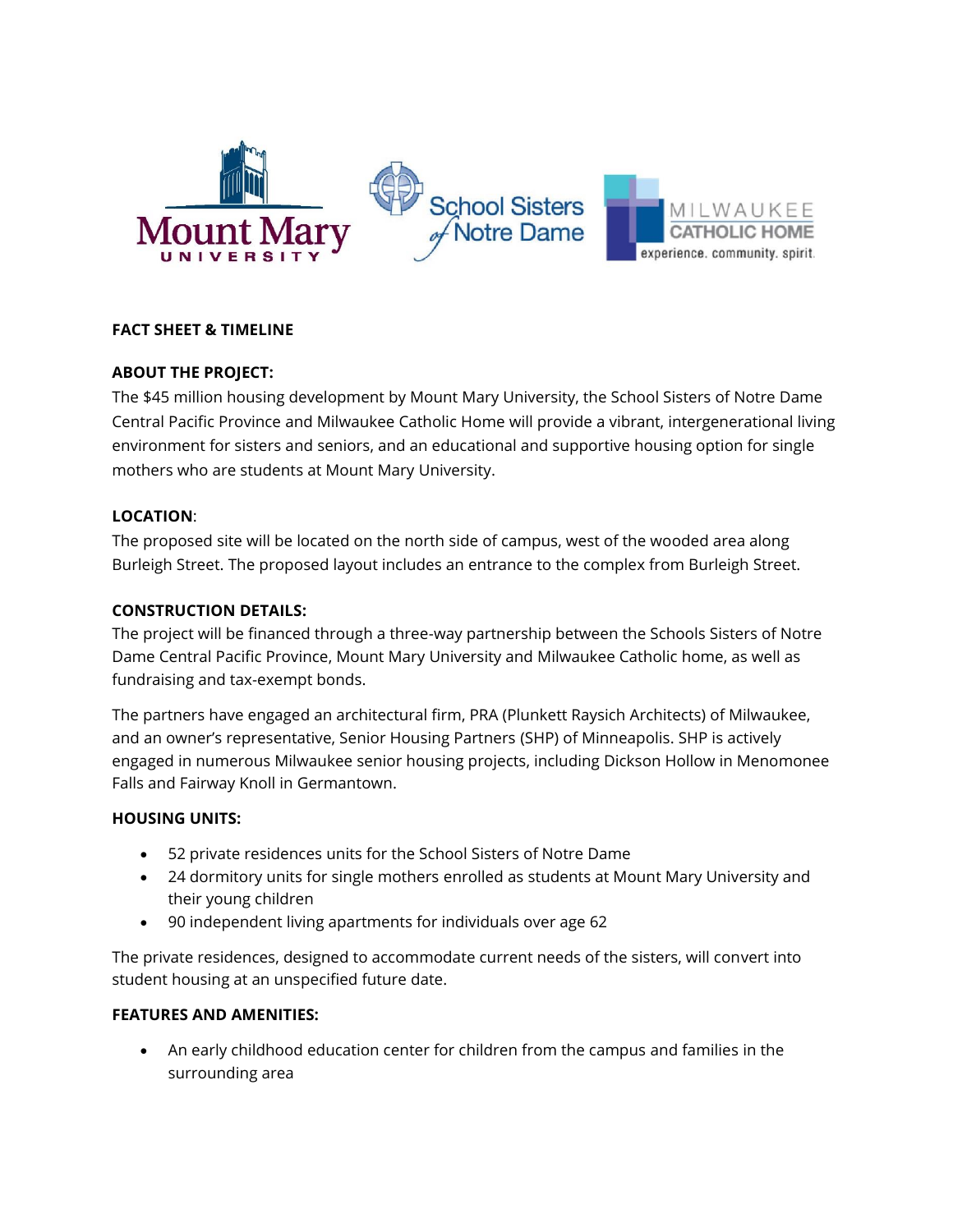- A town center with amenities for the sisters and other residents including full-service, restaurant-style dining, a bistro, community rooms, a wellness center, theater and other similar amenities
- Plans for an organic garden modeled after Clare Gardens, a partnership between the Assumption BVM Franciscan Province and the Milwaukee Catholic Home, are being explored to provide organic produce for residents
- Intergenerational learning opportunities that will bring educational/lifelong learning options to residents. Campus activities will be open to members of the new intergenerational community

# **TIMELINE**

In 2018, the School Sisters of Notre Dame of the Central Pacific Province affirmed a recommendation to divest of major properties across the Province, which includes Notre Dame of Elm Grove. They also supported moving the sisters to a residence that would meet their needs and provide an opportunity for them to continue living out the mission of the SSND congregation. Subsequently, the Provincial Council formally adopted this recommendation and moved forward. The \$45 million project is expected to break ground in mid-2020.

The project is expected to be ready for move-in by the end of November 2021.

# **ABOUT THE PARTNERS**

# **SCHOOL SISTERS OF NOTRE DAME CENTRAL PACIFIC PROVINCE:**

In 2018, the School Sisters of Notre Dame of the Central Pacific Province voted to move their residence from Notre Dame of Elm Grove to a residence that will serve the needs of the sisters. Subsequently the Provincial Council formally adopted this recommendation and moved forward with plans to build on the Mount Mary University campus.

One hundred sisters currently live at Notre Dame of Elm Grove and approximately 100 additional sisters live throughout the Milwaukee community; many of them will have the opportunity to move to the new facility.

## **MILWAUKEE CATHOLIC HOME:**

Milwaukee Catholic Home, which currently manages the care provided to the School Sisters at Notre Dame in Elm Grove, will continue to serve the sisters and manage the day-to-day operations at this new location.

## **MOUNT MARY UNIVERSITY:**

The project will provide housing for single mothers and their children, and offer synergies with academic programs, including nursing, dietetics and occupational therapy.

The move to bring religious orders back to their home campuses is happening in other communities across the country. The Sisters of St. Joseph of Carondelet, for example, have recently built a retirement community next to St. Catherine University in St. Paul, Minnesota.